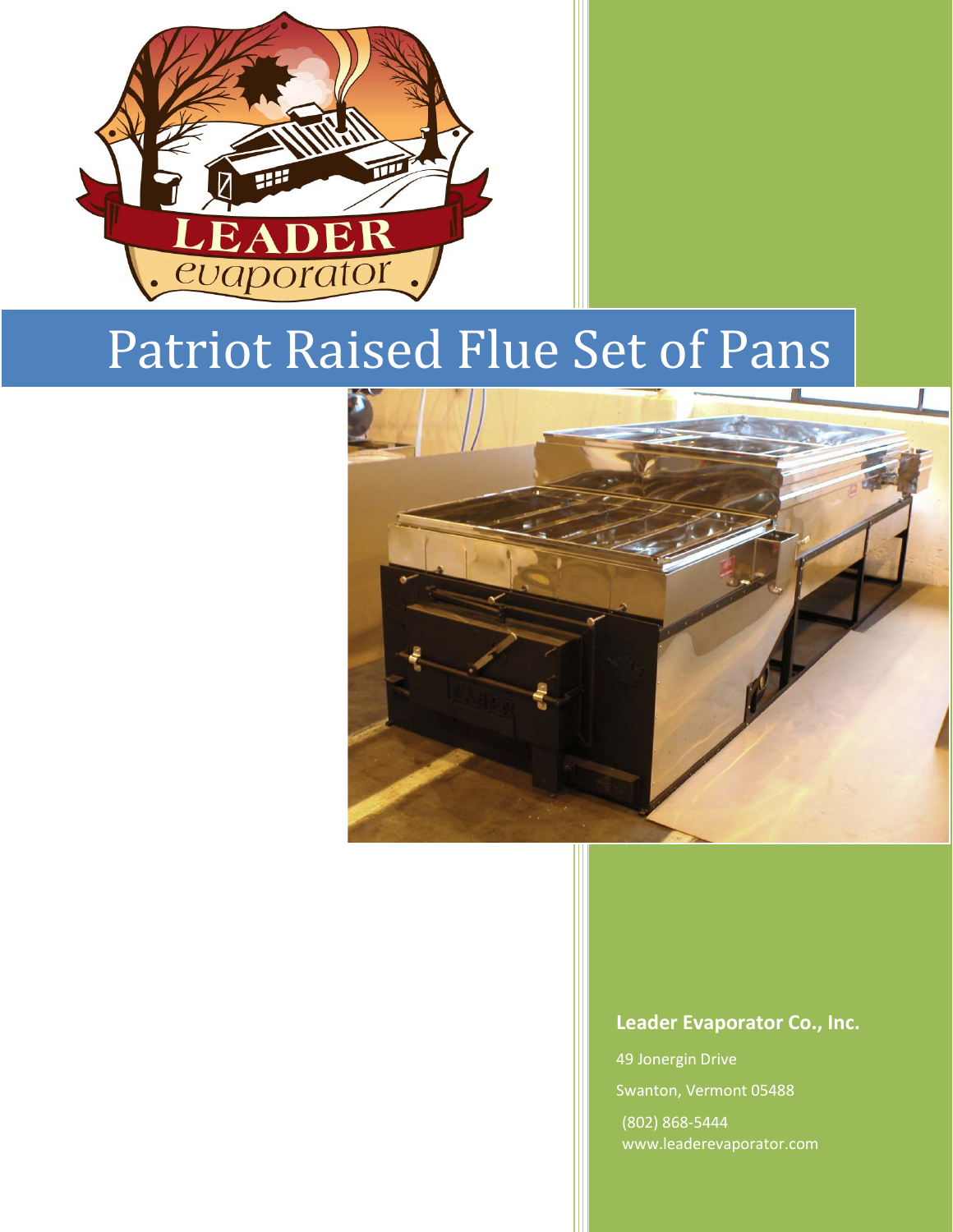# **Directions for a Patriot/Lightning Raised Flue Set of Pans**

#### **Setting up the Pans**

The first thing to do once the pans have been delivered or brought home is to go through the parts check list and make sure everything is accounted for. There s one thing that we recommend all sugar makers use that isn't included with your set of pans, and that is rail gasket. Rail gasket will minimize heat loss and unwanted air intake where the pans contact the arch.

Before the pans are on the arch you need to do two things. First check to make sure your arch is level. Next line the rails of the arch with the previously mentioned rail gasket. Use ½ inch rail gasket under the syrup pan and 1 inch rail gasket under the flue pan.

Once the rail gasket is in place take the flue pan out of the crate and set it on the arch. Center the flue pan on the side rails and slide it tight to the back. Installing the angle valve assembly varies between a welded set of pans and a soldered set of pans. Just remember to use Teflon tape on all threaded connections. For a welded set of pans simply screw the elbow into the closed nipple welded on each of the front corners of the flue pan. Remove the elbow on the opposite end but leave the lock nut, and the tin and rubber washers. For a soldered set of pans start by taking the rubber hose connections and placing it onto the copper outlet soldered into the front of the pan. Tighten it on with a band clamp and place one more band clamp on each loosely. Take the angle valve assembly and slide the copper elbow inside the rubber hose connections which has been installed on the side of the pan. Tighten the loose band clamp over the rubber hose connection and the copper elbow to create the seal. Remove the elbow on the opposite end but leave the lock nut, and the tin and rubber washers.

Now take the syrup pan out of the crate and the 6 inch strip of pan gasket by placing it up against the front of the flue pan (Use tape to hold the gasket in place temporarily). Now slide the syrup pan up tight to the pan gasket lining up the connections with the holes in the draw-off boxes on the syrup pan. When the syrup pan is centered on the rails and pushed tight to the gasket, tighten the locknut and washers up to the box and screw the elbow on the inside of the box. Next take the two, 1 inch stainless steel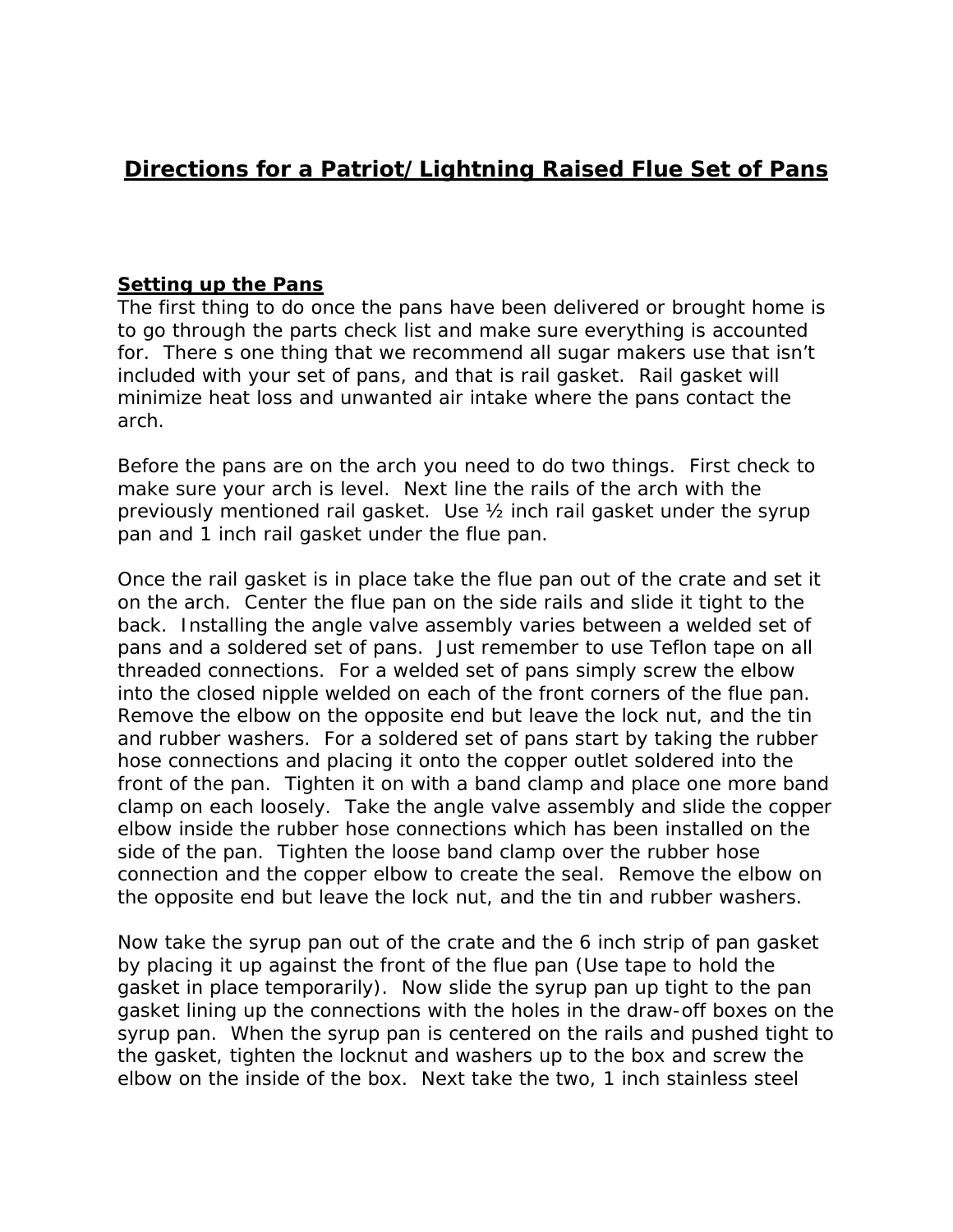ball valves and screw then onto the 1 inch elbows on the bottom of each draw-off box. Once again be sure to use Teflon tape on the threads of the

elbows before screwing on the ball valve. If you are installing a Marcland Automatic Draw-off consult the directions for an Automatic Draw-off. Make sure that the ball valves in the angle valve assembly are appropriately positioned so that the ball valve on the side where the syrup pan float is in the on position and the ball valve on the opposite side is in the off position.

#### **Setting up the Regulating System**

Start by taking the regulator box and installing the 2" x 2" rubber hose connections over the three,  $2<sup>r</sup>$  outlets. Tighten each on with a  $#36$  band clamp and slide an additional band clamp on to each hose, but do not tighten the second clamp. Take the box and line up the hose connections with the 2" inlets on the back corner of the flue pan. Once you have slid the hose connections over the inlets tighten the other  $# 36$  band clamps over the inlets.

Next take the two distributor pipes and slide the open end of the elbow over the two open ended feed pipes coming from the regulator box, one distributor pipe in each side of the flue pan. Now set the float into the larger compartment of the regulator box. Take the regulator arm and place the bent lip into the ring on the sliding collar of the float. Visually check to make sure there is a rubber gasket in the cup on the regulator arm. Now install the float in the draw-off box on the opposite side from where you are going to draw-off syrup.

Now that the pans are all set up you are ready to put your feed tank and the hose in place. Remember to leave 3-6 inches of rise between the top of the regulator box and the bottom of the feed tank for proper head pressure. If you are installing a Steamaway consult Directions for a Steamaway. One other thing to remember when connecting the feed hose from the tank to the regulator box is to have a shut if valve in the line where it exits the feed tank.

Now that all your equipment is set up go through and make sure all your clamps are tight. To ensure the pans are good and clean with no residues, set the splashboard on and fill the pans with 2-3 inches of water. Add one pound of backing soda for every 200 gallons of water. Start the fire and bring the evaporator to a boil for approximately 30 minutes. Drain the pans, refill with just water and repeat the boiling process and drain completely.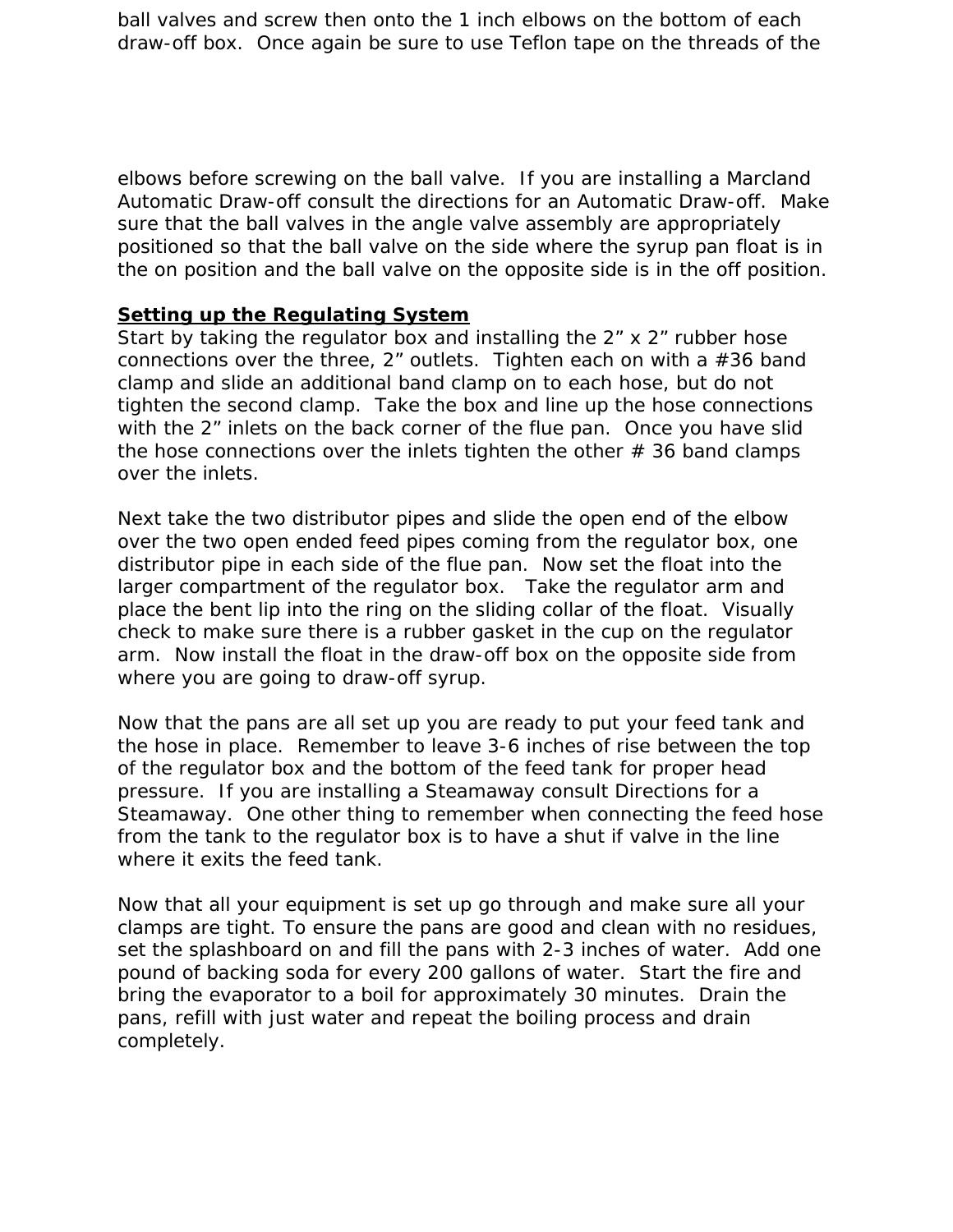## **Running the Evaporator**

It's the first food sap run of the season and you are ready to boil. Go through and quickly check all clamps and valves to make sure they are tight and closed. Fill the pans 1-2 inches deep with sap depending on the size of the evaporator. Adjust the float in the flue pan by loosening the wing bolt and sliding the collar up or down the stem to the correct position and retightening the wing bolt. Adjust the float in the syrup pan by moving the pin into a different hole on the float ladder. Check to make sure that the plug is correctly in place and tight. What you are obtaining is letting the cold sap in the flue pan on the same side of the evaporator as you are drawing off syrup from the syrup pan.

### **When do I draw syrup?**

In order to make a high quality product there are some essential tools a sugar maker must purchase. First of all is a thermometer. We offer many different styles. A dial thermometer screws into the ¼" fitting that comes standard on every syrup pan. It has a round face with a needle pointer for reading the scale. The dial thermometer must be calibrated with boiling water.

Another tool every sugar maker must have is a state inspected syrup hydrometer and a test cup. This tool gives the most accurate indication of syrup and will tell you what temperature to draw syrup at. For more information on how to use a hydrometer consult our Directions for a Syrup Hydrometer.

A brief definition of when maple syrup is finished is 7  $\frac{1}{2}$  °F above the boiling point of water, or a density of 32 ˚ Baume at 211˚F. The logical assumption would then be that syrup is drawn off at 219  $\frac{1}{2}$  °F since water boils at 212˚F. This is not the case because the boiling point of water changes based on elevation and barometric pressure. These variances can create big problems, so we calibrate our thermometers based on the hydrometer readings taken throughout the night. You should check every batch of syrup with a hydrometer even once you have established a temperature early in the boiling period. Throughout the say small adjustments may have to be made and it's easier to make a small adjustment and change one batch than to spoil a barrel or more.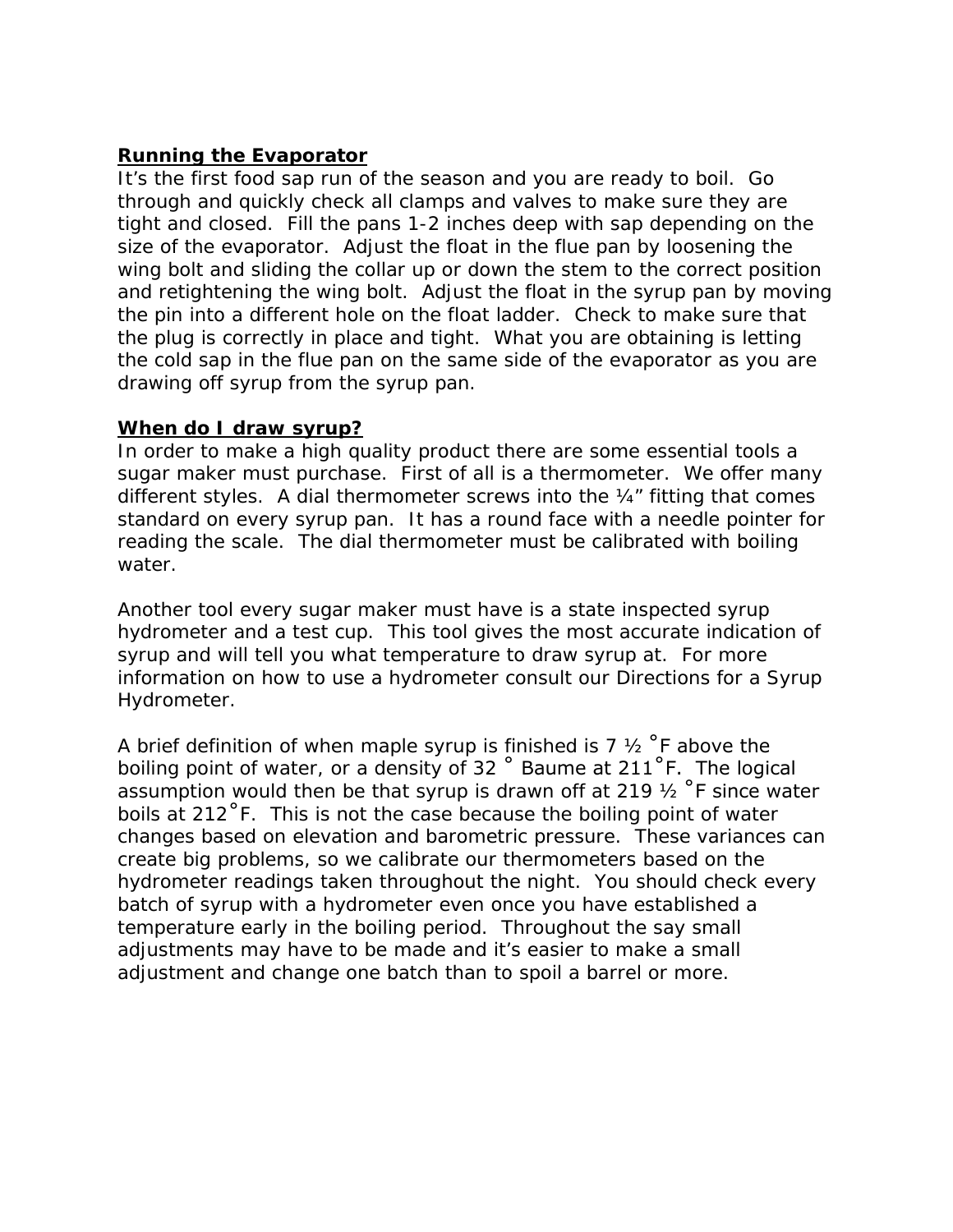# **Defoamer**

Using defoamer will increase quality and help to keep you from scorching you syrup pan. Atmos 300K Defoamer is easy and effective when it is used right. Just add a couple of drops of defoamer to the flue pan every 5-10 minutes (every time you fire is a good rule). Then only add to the syrup pan in an emergency. By keeping a steady pace in the flue pan the foam should stay down throughout the whole evaporator.

## **Switching sides of the Evaporator**

The reason for switching sides is to prevent heavy build up of niter or sugar sand, which will cause your syrup pan to scorch and maybe melt the solder(if applicable). Switching sides of the evaporator is simpler than it sounds. Simply draw the equivalent of two moderate batches of syrup out of the syrup pan, this is known as sweet. Next pull the plug in the regulator box and switch it to the other side. Close the ball valve allowing sap into the syrup pan, remove the float and place it within the other drawoff box, setting it at an appropriate level, and open the ball valve on the same side as the float. Pour the sweet into the syrup compartment opposite where it was drawn off. If necessary switch the thermometer and hydrometer to the opposite side and continue boiling the same as before.

# **Cleaning and Storing**

There is some cleaning that needs to be done during the season. One thing that is often neglected is brushing the flues. Soot and ash build up can slow the boiling process because less heat gets directly to the flues. The flues should be brushed every 10-12 hours of boiling and at the end of the season. It may be necessary to scrub the syrup compartments during the season when there is a year heavy with niter or sugar sand.

At the end of the season, run water into your pans and bring it to a boil. Use the inside flue brush to scrub the inside of the flues thoroughly, and then scrub the rest of the evaporator with a nylon brush or a sponge. Pan cleaning acid is for use in the **syrup pan only.** Do not use detergents of any kind and be sure to consult the manufacturer's instructions before using any acids. Do not allow sap to sit in the pans and ferment to an acid. It can deteriorate solder and cause pinholes in the stainless steel.

When the pans are fully clean and then have been drained you can pull all the connections apart. Take the regulating system off and store it in a box, remember to keep them in a safe place. Pull the syrup pan off the arch. Pick the flue pan up and slide a 2 x 4 under each end of the flues (be careful not to place the 2 x 4 under the drain pipe). Now elevate the front of the flue pan an additional 2-3 inches and cover it with plastic, canvas, cardboard, or anything to prevent dirt and other things from getting into